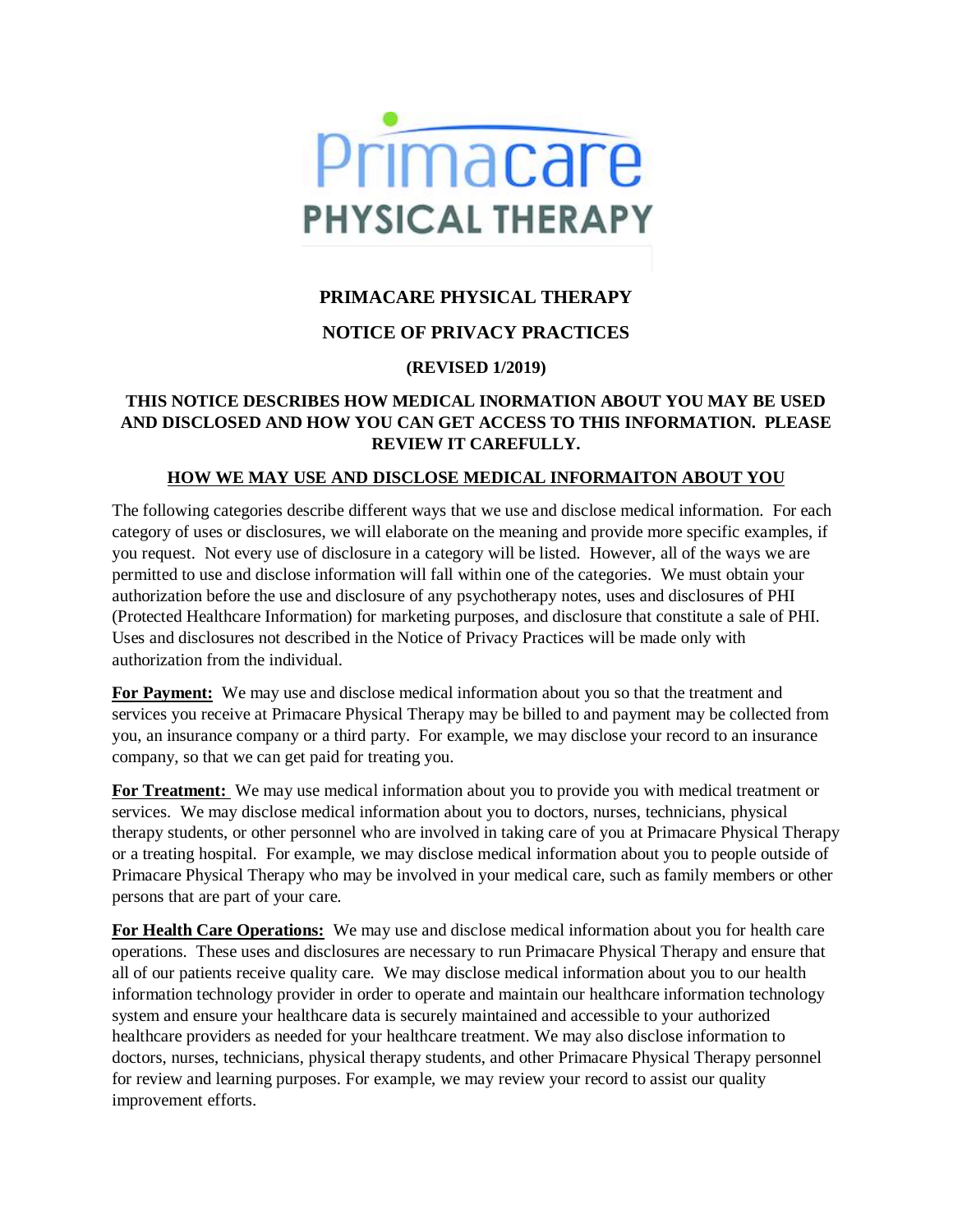WHO WILL FOLLOW THIS NOTICE. This notice describes Primacare Physical Therapy policies and procedures and that of any healthcare professional authorized to enter information into your medical chart, any member of a volunteer group which we allow to help you, as well as all employees, staff and other Primacare Physical Therapy personnel.

POLICY REGARDING THE PROTECTION OF PERSONAL INFORMATION. We create a record of the care and services you receive at Primacare Physical Therapy. We need this record in order to provide you with quality care and to comply with certain legal requirements. This notice applies to all of the records of your care generated by Primacare Physical Therapy, whether made by Primacare Physical Therapy personnel or by your personal doctor. The law requires us to: make sure that medical information that identifies you is kept private; give you this notice of our legal duties and privacy practices with respect to medical information about you; and to follow the terms of the notice that is currently in effect. Other ways we may use or disclose your protected healthcare information include: appointment reminders; as required by law; for health-related benefits and services; to individuals involved in your care or payment for your care; research; to avert a serious threat to health or safety; and for treatment alternatives. Other uses and disclosures of your personal healthcare information could include disclosure to, or for: coroners, medical examiners and funeral directors; health oversight activities; inmates; law enforcement; lawsuits and disputes; military and veterans, national security and intelligence activities; organ and tissue donation; protective services for the President and others; public health risks; and worker's compensation.

#### **NOTICE OF INDIVIDUAL RIGHTS**

You have the following rights regarding medical information we maintain about you:

**Right to a Paper Copy of this Notice.** You have the right to a paper copy of this notice. You may ask us to give you a copy of this notice at anytime.

**Right to Inspect and Copy.** You have the right to inspect and copy medical information that may be used to make decisions about your care. We may deny your request to inspect and copy in certain very limited circumstances.

**Right to Amend.** If you feel that medical information we have about you is incorrect or incomplete, you may ask us to amend the information. You have the right to request an amendment for as long as the information is kept by, or for, Primacare Physical Therapy. To request an amendment, your request must be made in writing and submitted to the Privacy Officer and you must provide a reason that supports your request. We may deny your request for an amendment.

**Right to Request Restrictions.** You have the right to request a restriction or limitation on the medical information we use or disclose about you for treatment, payment or health care operations. You also have the right to request a limit on the medical information we disclose about you to someone who is involved in your care or the payment of your care, like a family member or friend. *We are not required to agree to your request.* If we do agree, we will comply with your request unless the information is needed to provide you emergency treatment. To request restrictions, you must make your request in writing to the Privacy Officer.

**Right to Request Confidential Communications.** You have the right to request that we communicate with you about medical matters in a certain way or at a certain location. You must make your request in writing and you must specify how or where you wish to be contacted.